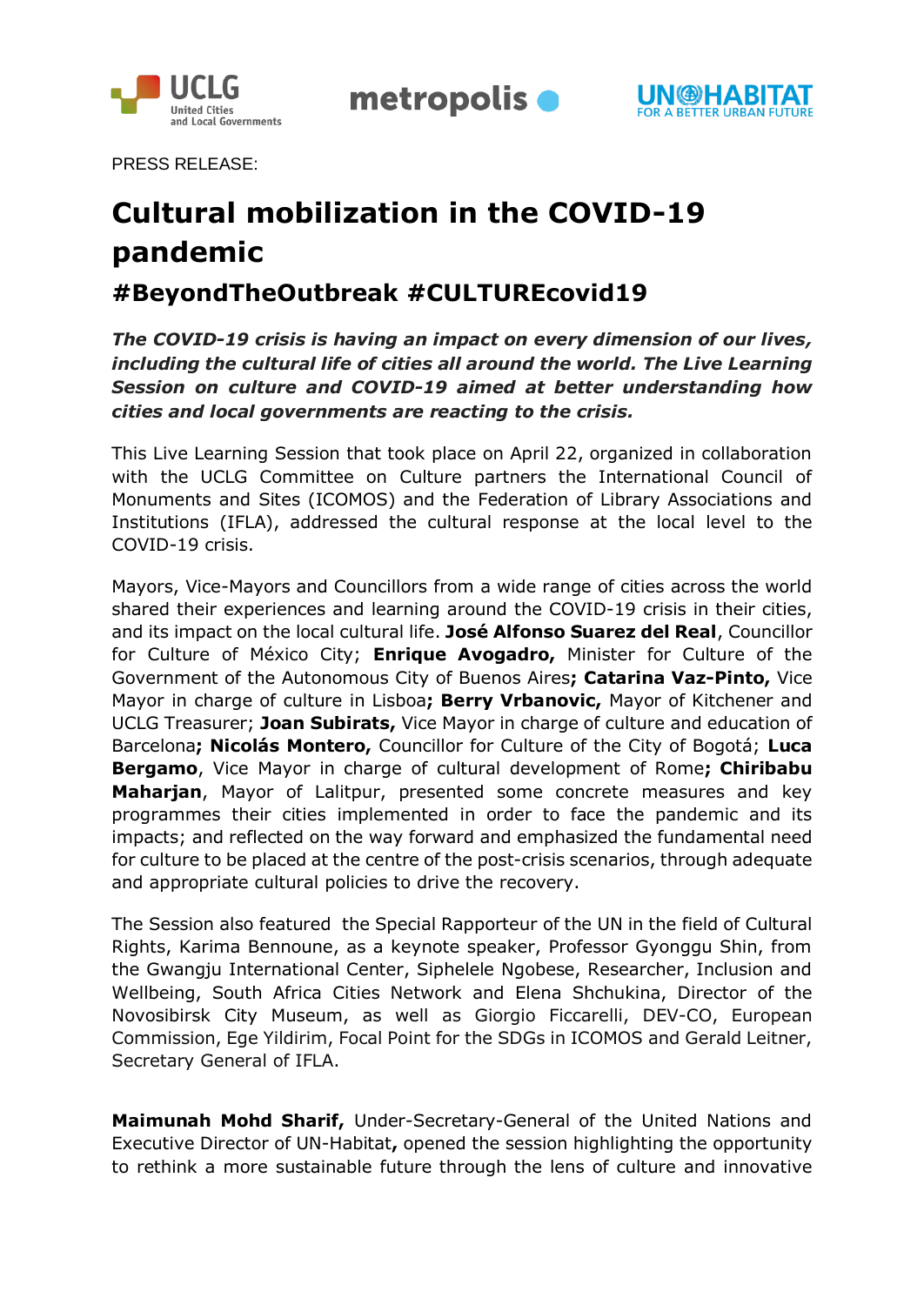





methods such as the Live Learning Sessions: *"The pandemic is forcing us to look deep into ourselves. But culture will remain at the top, since it helps cities to be more resilient,"* she said*.* She insisted on the need to capitalize on culture with a cross-cutting approach as an essential element for the recovery, considering communities' needs and local demands.

In his opening remarks, **José Alfonso Suárez del Real,** Councillor for Culture of México City and Co-president of the UCLG Committee on Culture, stated that as urban societies have been shaped by the logic of culture, cultural collaboration can be the key to building new futures, beyond immediacy and urgency. He shared the new initiative "Cultura en Casa", a digital platform designed to bring culture to citizens during lockdowns, developed jointly with the Autonomous City of Buenos Aires and other cities in response to the crisis.

The first round table, entitled "**Local Actions and Challenges: Impact of the crisis and initial measures**" was facilitated by **Jordi Pascual**, Coordinator of the UCLG Committee on Culture. The objective of this round table was to understand how cities and local governments, with their cultural initiatives, organisations, networks and actors, are reacting to the crisis.

He highlighted the Statement on "[Culture and the COVID-19 pandemic](http://www.agenda21culture.net/advocacy/culture-2030-goal)", launched on Monday 20 April 2020 by the campaign #culture2030goal, aiming at promoting the place of culture in (expected) new initiatives around the UN 2030Agenda and the Sustainable Development Goals.

**Joan Subirats**, Vice Mayor in charge of culture and education of Barcelona presented the 10 measures implemented by the municipality in order to mitigate the effects of the COVID-19 crisis in the cultural sector.

**Professor Gyonggu Shin**, from the Gwangju International Center, recalled that Korea had been impacted by SARS and other recent epidemics, and that the society had learned that taking early measures is of paramount importance to win the battle, as well as loyal cooperation.

On his turn, **Nicolás Montero**, Councillor for Culture of the City of Bogotá, presented a range of initiatives and he emphasized that solidarity and creation are fundamental in the way Bogotá is addressing the crisis and that public policies must incorporate creators. In the same vein, **Chiribabu Maharjan**, Mayor of Lalitpur, gave many examples of the disturbances in cultural activities caused by the pandemic.

**Giorgio Ficcarelli**, from DEV-CO, European Commission recalled that the cultural sector is one of the most affected by the pandemic, due to fragile and scarce social protection systems in place in many cities that affect cultural workers the most.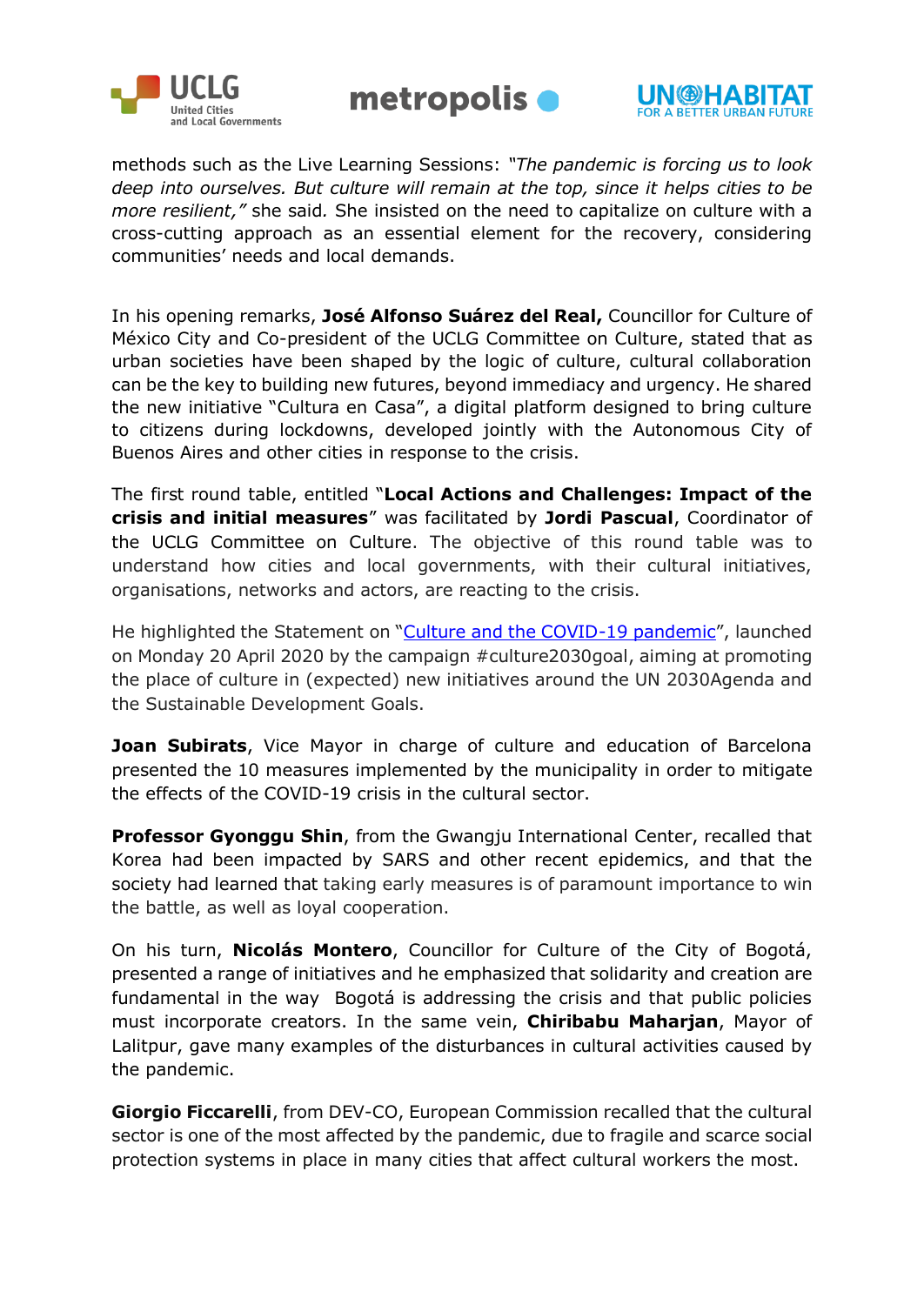





In addition, **Gerald Leitner**, Secretary General of IFLA, explained that the impact of COVID-19 is especially difficult and challenging for libraries and said they developed five measures for the "new normal", the life beyond the pandemic, that will necessarily mean a different landscape for cultural life.

As a response to these presentations, **Ege Yildirim** from ICOMOS emphasized the benefits of cultural heritage as a core component of culture, saying it could lead to the development of safe spaces.

The second round table, entitled "Imagining the tomorrow" was moderated by **Emilia Sáiz**, Secretary General of UCLG, who highlighted Culture as one of the key priorities of the local governments' Network, identified as such in the [Decalogue of Local and Regional Governments for the post COVID-19 era,](https://www.uclg.org/sites/default/files/decalogue_for_the_post_covid-19_era.pdf) the UCLG Political Charter for the times beyond this crisis that will guide the advocacy of UCLG in the coming years, as an "antidote for the secondary effects" of the outbreak

*"We only achieve true humanity as individuals together with others. It is what we do with others, our values, principles, customs, in fact our cultural framework that gives us humanity. This is what we leave for future generations and needs to help us shape the aftermath."*

**Luca Bergamo**, Vice Mayor in charge of cultural development of Rome and Vice President of the Committee on Culture of UCLG, stressed the need for cities to develop a vision for the future centred on cultural rights, such as the Rome Charter (currently under development) suggests. He also called for the consolidation of public funding and mechanisms in order to address inequalities in opportunities and access to cultural life.

In line with this, the Vice Mayor in charge of culture in Lisboa and Co-president of the UCLG Committee on Culture, **Catarina Vaz-Pinto**, questioned our capacity to go back to our previous model of living, consuming and producing, and reminded the meeting of the importance of including flexibility, sustainability and creativity as strong values in shaping the future of culture in the post COVID-19 crisis context.

**Elena Schukina**, Director of the Novosibirsk City Museum introduced the new strategy developed by her museum to ensure a better access for citizens to cultural resources and exchanges.

**Karima Bennoune**, the Special Rapporteur of the UN in the field of Cultural Rights, affirmed that culture is at the heart of the response to COVID-19 and stressed the importance of valuing artists' work in the future. She also stressed the need for culture to address key issues such as gender equality, inclusiveness, accessibility and climate.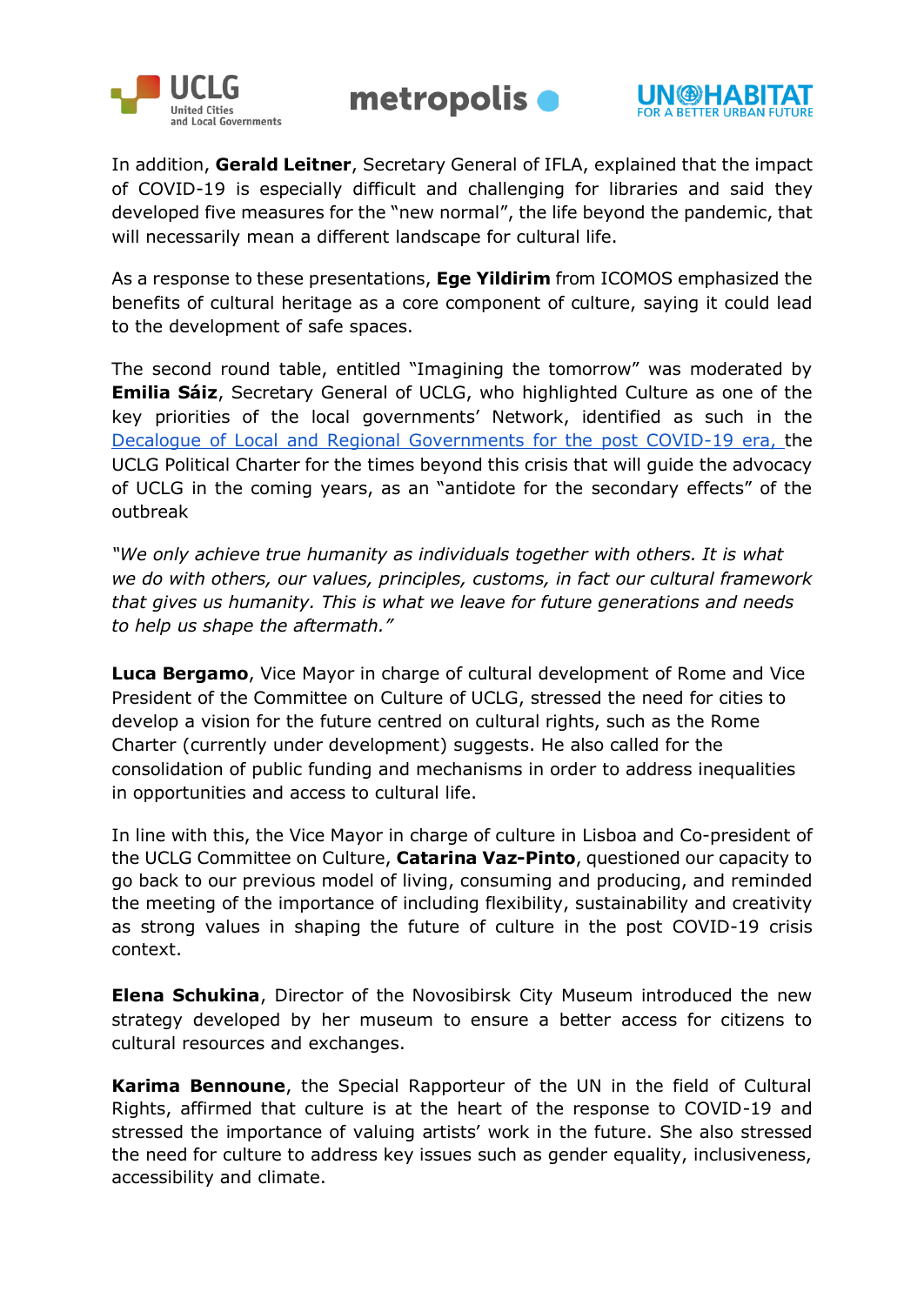





**Berry Vrbanovic**, Mayor of Kitchener and UCLG Treasurer, explained how the articulation between the local, federal and national levels in Canada has allowed the development of financial support mechanisms to be effective, especially in the Government response to the impact of the crisis on the artistic and cultural sectors.

**Enrique Avogadro,** Minister for Culture of the Government of the Autonomous City of Buenos Aires and Co-president of the UCLG Committee on Culture, emphasized that cooperation is a key in the recovery of cities' social and economic vibrancy and he also stressed the important role of alternative, independent and grassroots sectors as key local cultural players.

Then, **Siphelele Ngobese**, from the South Africa Cities Network emphasized the need to reflect about how the digital gap might impact democratic participation and access to opportunities.

Finally, **José Alfonso Suárez del Real** closed the debate saying it was critical to base the future on cultural rights, as fundamental human rights, and to build policies and strategies for solidarity in the long term with an inclusive and integral approach and in view of achieving more democratic societies and communities and in line with the 2030 Agenda. The session finished with a video: [the Couch Choir](https://www.youtube.com/watch?v=DO0kAtg9dRw&feature=share)  [singing "Heroes"](https://www.youtube.com/watch?v=DO0kAtg9dRw&feature=share).

### **About the Live Learning Experience Series:**

The Live Learning Series hosted by UCLG, Metropolis, and UN-Habitat, has brought together more than 1,000 participants over the course of six sessions in which participants from local and regional governments, the UN system, and partners from civil society shared their experiences, initiatives, and actions to support their communities facing the pandemic through the provision of key basic services.

**The Live Learning Sessions will continue throughout the month,** taking place on Wednesdays and Thursdays during the crisis. Local Finance, Local Economic Development, and Informalities will be among the topics covered as cities around the world are looking at how to overcome challenges with a new generation of solutions.

## **About United Cities and Local Governments (UCLG)**

UCLG is the global organization of local and regional governments and their associations that represents and defends their interests on the world stage. Representing 70 per cent of the world's population, UCLG members are present in all world regions: Africa, Asia Pacific, Europe, Eurasia, Middle East-West Asia, Latin America and North America - organised in seven continental sections, a metropolitan section and a regional forum. This network covers more than 240,000 cities, regions and metropolises and more than 175 local and regional government associations present in 140 countries. UCLG includes among its main areas of political interest local democracy, climate change and environmental protection, the achievement of Sustainable Development Goals, the role of culture in sustainability, local finance, urban development and city diplomacy for peacebuilding. Visi[t](http://www.uclg.org/) [www.uclg.org](http://www.uclg.org/) and follo[w](https://twitter.com/uclg_org) [@uclg\\_org](https://twitter.com/uclg_org) for more.